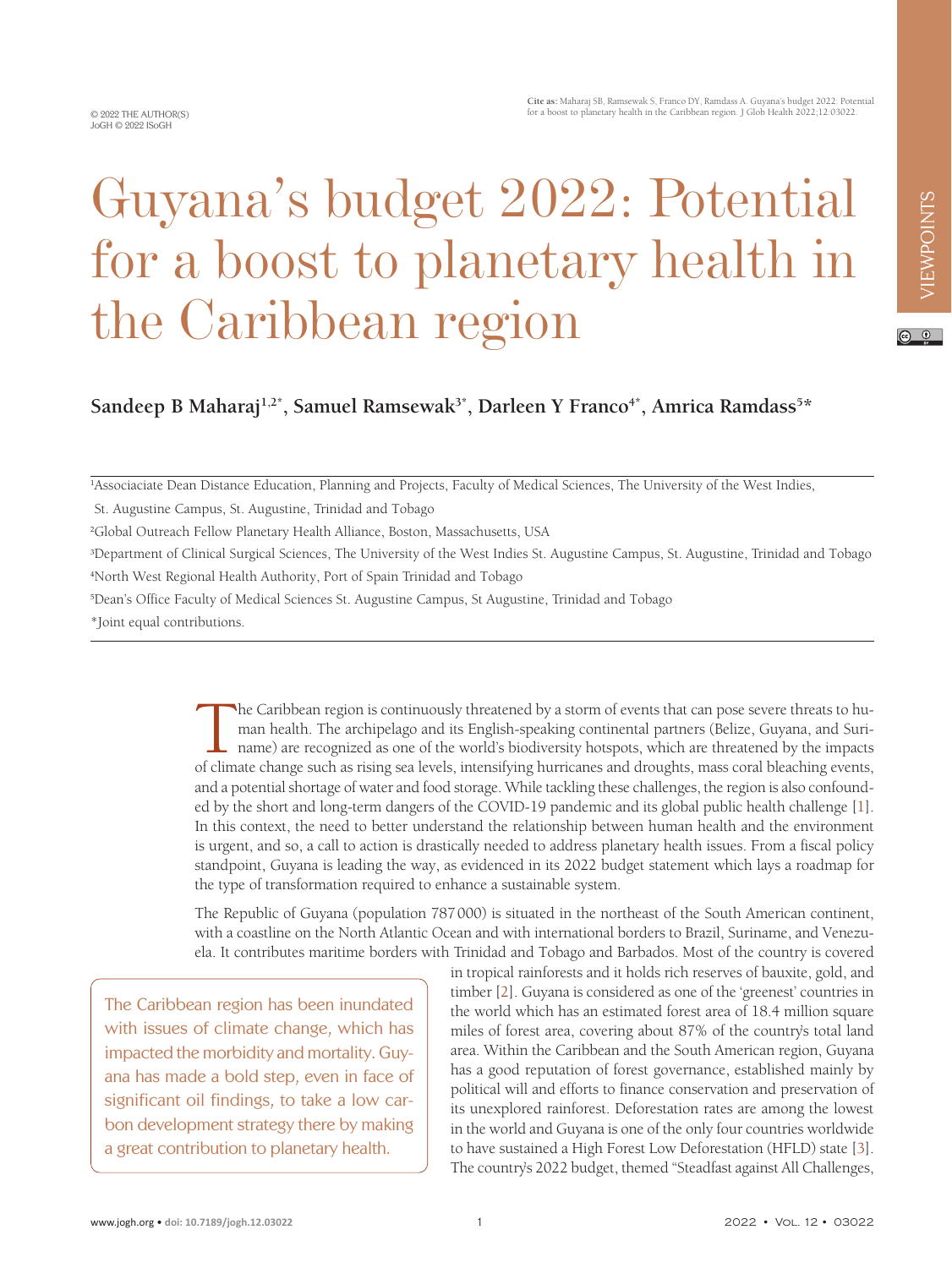

**Photo: Making planetary health a reality, require balancing environmental impact against economic gain. Source: https://www.pexels.com/photo/hands-with-latex-glovesholding-a-globe-with-a-face-mask-4167544/). Permission for use not needed (opensource photo).**

Resolute in Building Our One Guyana", with a value of US\$2.65 billion, is 44.3% larger than in 2021. Real Gross Domestic Product (GDP) is expected to grow by 47.5%, a rate that no other country is anticipated to achieve in 2022. Despite the fact that Guyana's monetary windfall is linked to newly discovered and massive offshore hydrocarbon deposits, the Agenda outlined plans in the budget for a Low Carbon Development Strategy (LCDS), which shapes a new low carbon economy through incentives that value the world's ecosystem services and promote them as a vital feature of a new model of global development with sustainability at its core.

From its inception in 2009, the LCDS has been fundamental in shaping the future of Guyana's green economy efforts. In order to accomplish the objectives outlined in Guyana's LCDS, international action was sought from partners who shared the country's vision. Guyana and Norway agreed to work together to establish a model on how progress on economic incentives for its forested areas could be made. An agreement was signed by the two countries where Norway would provide Guyana with result-based payments for climate change, the protection of biodiversity, and the enhancement of sustainable devel-

opment. From 2009-2015, Guyana earned US\$212.52 million in payments to be invested in the LCDS, which funded projects such as sustainable forest use and development, clean energy, and indigenous peoples' rights and development. The 2009 LCDS was updated in 2013, overseen by a Multi-Stakeholder Steering Committee (MSSC) which combined national plans for investment with calls for international action on climate change [\[4\]](#page-2-3).

The strategy, which sets out Guyana's plans for low carbon growth, with reduced exploitation of its forest reserves and with affiliated benefits for climate change mitigation, is a boost towards Planetary Health in the Caribbean. Guyana's new LCDS 2030 will recognize seven solutions that balance the need for healthy communities, from creating new incentives for a low-carbon economy to protecting against climate change and biodiversity loss. Guyana is committed to advancing the LCDS and collaborating with international partners to expand their work and payment for forest climate and ecosystem services. The Government also intends to use revenues from oil production to boost other sectors of the economy, such as agriculture and infrastructure [[5\]](#page-2-4).

With the current increase in oil and gas price and new Caribbean Islands having recent discoveries Guyana's budget is a good roadmap to be followed.

Since a changing climate is associated with altering the pattern of disease, threats to plant, animal and human life, water insecurity, and increasing temperatures, the Government's addressing of these and other issues will ultimately repair these dilemmas and aid in the protection of a healthy planet. It is also important to note that though putting people at the forefront of development is crucial, a lot more needs to be accomplished, such as the move to solar and hydroelectric energy. These forms of energy are recognised as contributors to a more sustainable environment for all [[6\]](#page-2-5).

A budget which focuses on environmental sustainability is expected to bring benefits to the people of Guyana, its neighbours, and the world at large.

**Acknowledgements:** None.

**Funding:** None.

**Authorship contributions:** All authors contributed equally to conceptualization of the article, review and development of the article.

**Competing interests:** The authors have completed the ICMJE Unified Competing Interests Form (available upon request from the corresponding author) and declare no conflicts of interest.